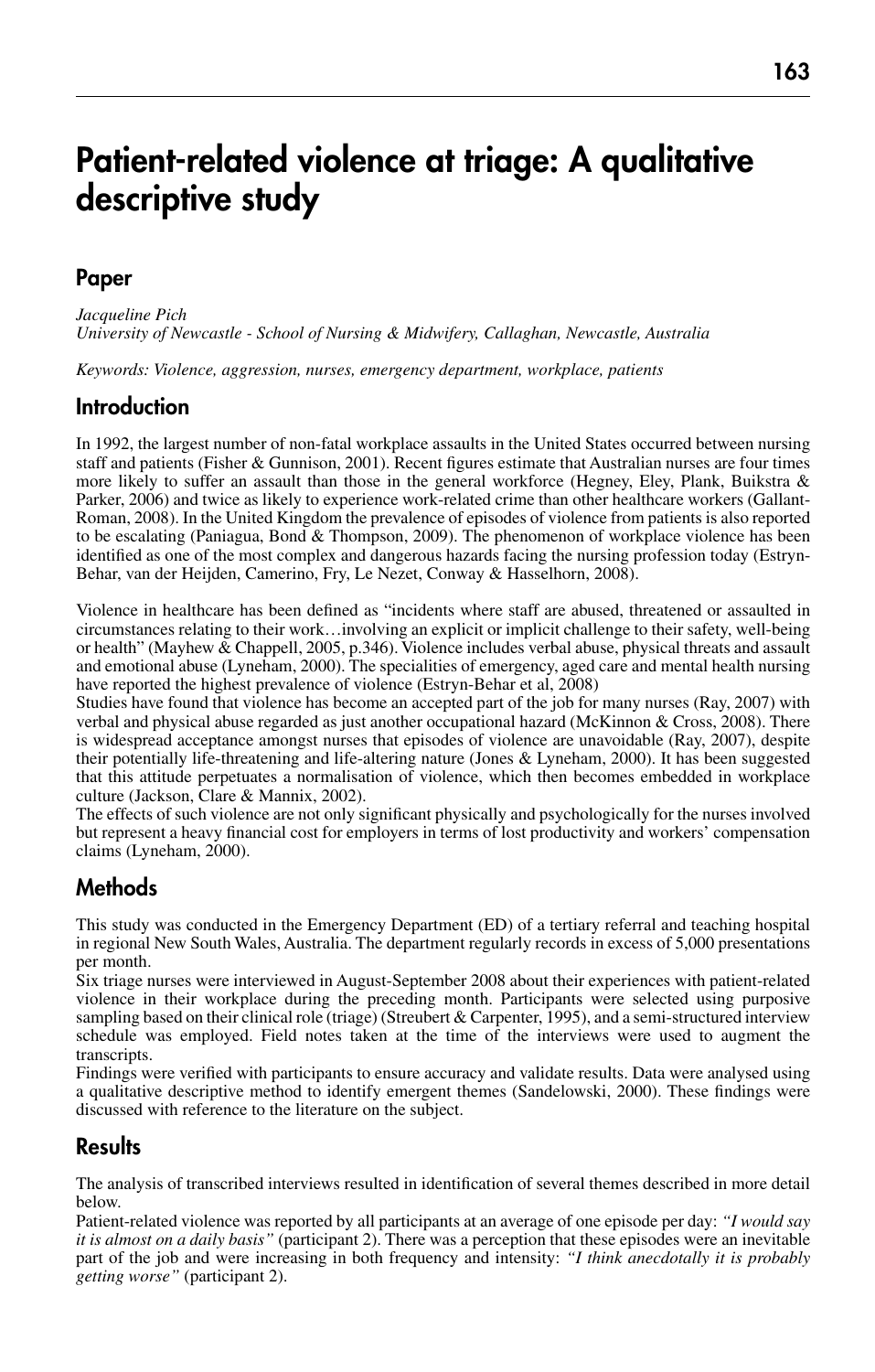# Physical abuse

Four participants reported experiencing physical abuse, which resulted in two of them sustaining injuries: *"…the next minute he kicked out or hit and just managed to get me in the chest"* (participant 4). The types of physical violence experienced included being kicked, slapped and hit by patients and having the safety glass at the triage counter punched. Participants reported being confronted by both traditional and opportunistic weapons including a knife, chair and sharps: *"…the knife actually went through the tiny little hole at triage and it came flying in"* (participant 4).

# Verbal abuse

All participants reported experiencing verbal abuse with swearing being the most common type. Other forms included threats, shouting, making unreasonable demands, insulting, intimidation, taunting and berating. Participant 2 stated: *"Being sworn at – um - people stepping into your personal space – making unreasonable demands- that kind of thing"*. Participant 4 spoke of being fearful after her shift *"…I have been escorted to my car a few times by security because I was just a bit nervous".*

# The impact of violent behaviour

- 1. Professional. Participants talked about questioning their personal commitment to the job and doubting their professional skills. Many considered moving to what they perceived as a "less stressful" nursing environment or leaving the profession altogether. They also referred to a loss of empathy: *"it is hard to be empathetic when someone is abusing you using the f word"* (participant 5).
- 2. Personal. The negative emotions expressed by participants to describe their feelings revealed a sense of powerlessness and hopelessness, for example: *"Horrible - absolutely horrible - I feel inside – um – degraded"* (participant 5).

# Antecedents and precipitating factors

Long waiting times were reported by all participants as a major risk factor for episodes of patient-related violence: *"Waiting times. I think that is probably the biggest one"* (participant 2). The most significant risk factor reported by participants was high patient volume in the department; particularly the afternoon shift, weekends and during winter. Unrealistic expectations of the workings of the department, especially during periods of peak demand, were also thought to contribute to patient-related violence.

Alcohol and substance misuse were thought to have a significant impact on the likelihood of patients escalating their behaviour and becoming violent: *"…alcohol is a big one – we get lots and lots of abuse"* (participant 2). Mental health patients were identified as a high risk group due to both the unpredictability of their behaviour and the lack of training and experience of the participants in their management: *"none of us…have any mental health training"* (participant 5). The majority of participants felt that both males and females were involved in patient-related violence and that females were becoming more aggressive: *"we get a lot more fights now with women who have been involved with alcohol…than we used to"*  (participant 6).

Some nurses were able to recognise cues in patients at risk of escalating to violence and were able to employ de-escalation strategies. Some participants expressed concern that other nurses contributed to episodes of violence: *"it is their deliverance and their tone…I can see how people can construe that as being a little bit rude and condescending"* (participant 4).

# Organisational strategies

Security guards and duress alarms were identified as the principal employer responses in combating patient-related workplace violence, together with workplace design. For example safety glass built into the triage counter and restricted access to the department.

All participants were aware of the existence of a Zero Tolerance policy towards violence but felt it was ineffective in managing the problem of patient-related violence: *"…really what person who has a tendency to become a little agitated is likely to read that sign and say zero tolerance – what does tolerance mean?"* (participant 4). Nurses indicated that they were required to cope with such incidents daily in their department notwithstanding the policy on the shelf.

Training such as Aggression Minimisation is a mandatory requirement in New South Wales healthcare; however only three participants had completed partial training: *"We don't actually have like formal training with regards to that – no"* (participant 1).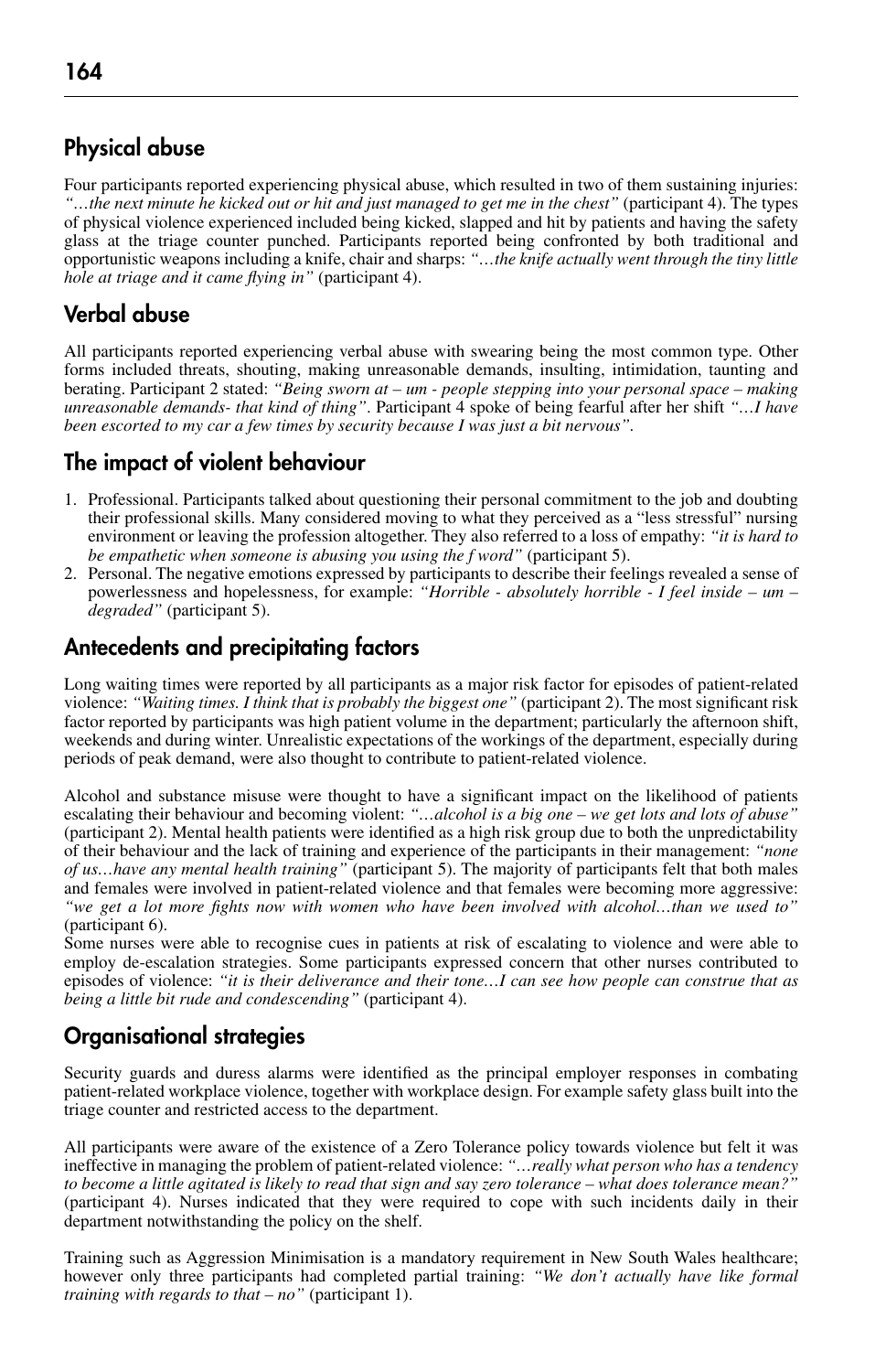# Reporting

Participants' comments on reporting indicated that the majority of incidents were not reported: *"we are supposed to fill it out (reports) but we just don't have the time and it is not user friendly"* (participant 5). While participants acknowledged the need for reporting they cited barriers such as: time constraints, lack of response from management, a non-user friendly, lengthy reporting system and the high frequency of violent episodes.

# Coping mechanisms

Informal debriefing with colleagues or family and friends was the method adopted by all participants: *"Just debriefing with other people – other staff – looking after them - making sure they are ok – you just laugh it off"* (participant 6). Formal debriefing was not offered in relation to violent episodes; however participants felt that it should be mandatory. A workplace culture of accepting violence as part of the job meant that the nurses felt they should be able to cope and get on with the job: *"there is that expectation – we should be able to hack it…but that is not the point"* (participant 2).

# **Discussion**

In this study, verbal abuse was reported by all participants with swearing being the most common form of abuse. Up to 82% of nurses across a range of clinical environments, including the ED, are thought to experience verbal abuse in their workplace (Farrell, Bobrowski & Bobrowski, 2006). Swearing has been identified as the most widespread and violent form of verbal abuse (Crilly, Chaboyer & Creedy, 2004; Stone & Hazelton, 2008).

The types of physical violence detailed by the participants are also reported in the literature. This includes the use of weapons such as knives (Ferns, 2005) and hospital equipment, for example syringes, which are often used against nurses due to their accessibility and availability (Lyneham, 2000; Ferns, 2005). Overt behaviors or symbolic violence designed to intimidate or threaten, such as punching the glass screen at the triage counter, are also discussed (Winstanley & Whittington, 2004).

Substance abuse and in particular alcohol intoxication have been previously reported to be associated with an increased risk of violent behaviour in patients (Catlette, 2005), and were implicated in over 42% of all violent episodes in one Australian study (Lyneham, 2000). A causal link has been identified between alcohol use and aggression (Ferns  $\&$  Cork, 2008) as it is known to decrease tolerance in frustrating situations (Lyneham, 2000) and incite violent, abusive, threatening and unpredictable behaviour in patients (Ferns, 2005).

Patients with a dual-diagnosis of substance abuse and schizophrenia have been implicated as posing an increased risk of violent behaviour (McKinnon & Cross, 2008; Duxbury & Whittington, 2005). Studies have linked serious mental illnesses such as schizophrenia to an increased risk of violence, with sufferers up to two to three times more likely to exhibit violent behaviour than the general population (Friedman, 2006). Lyneham (2000) proposed a link between violent behaviour and lower socio-economic status, which is often linked to other risk factors such as mental health issues and substance abuse (Gallant-Roman, 2008). Many ED nurses lack mental health nursing experience and skills which has the potential to exacerbate potentially violent situations (Jones & Lyneham, 2000).

Excessive waiting times are consistently cited as a risk factor for patient-related violence (Pich, Hazelton, Sundin & Kable, 2010; Jones & Lyneham, 2000). Other related antecedents include the busy and overcrowded nature of the ED (Hodge & Marshall, 2007) and a lack of communication on the part of staff (Lau, Magarey ,& McCutcheon, 2004). Studies have revealed that many patients have unrealistically high expectations of nurses, and when these expectations are not met the resultant anger is usually directed towards nurses (Jackson et al, 2002).

Patient-related violence is more common outside normal working hours (Ferns, 2005), and during the afternoon shift (1500-2300) (approximately 40 percent of all assaults) (Dalphond, Gessner, Giblin, Hijazzi & Love, 2000), which is consistent with the findings of this study.

Verbal abuse has been associated with long lasting psychological reactions (Gerberich, Church, McGovern, Hansen, Nachreiner, Geisser, Ryan, Mongin, & Watt, 2004). These range from feelings of guilt and selfdoubt, (Arnetz & Arnetz, 2001); to anger and powerlessness, (Astrom, Karlsson, Sandvide, Bucht, Eisemann, Norberg, & Saveman, 2004); and post traumatic stress disorder (Camerino, Estryn-Behar, Conway, van Der Heijden, & Hasselhorn, 2008). Despite this, informal debriefing with colleagues was the most common coping mechanism referred to in the literature (Astrom et al, 2004).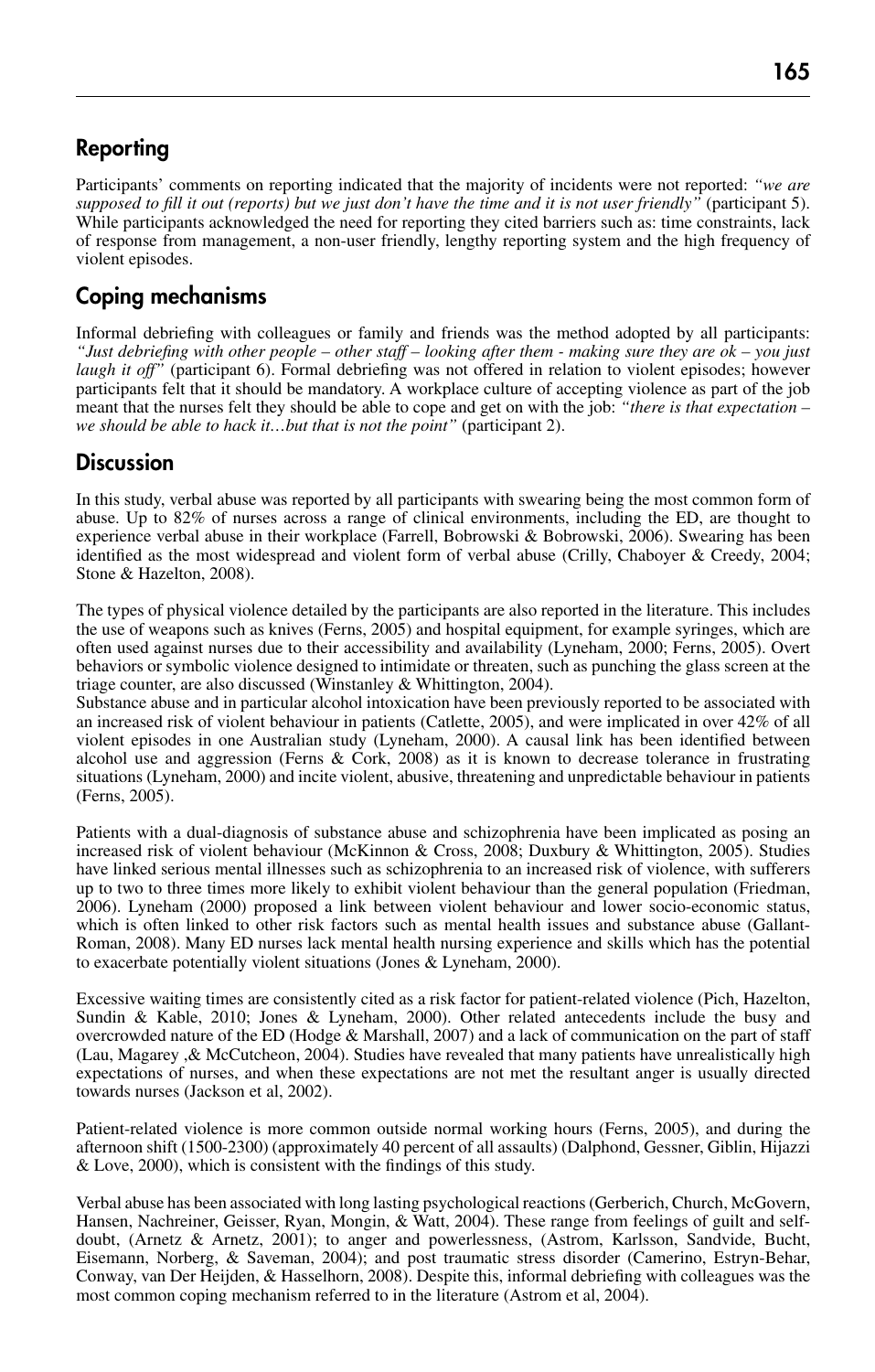A lack of debriefing services offered by employers is highlighted in the literature; with nurses expressing the belief that debriefing after stressful incidents should be mandatory rather than optional and be conducted by professionals in the area (Ross-Adjie, Leslie & Gillman, 2007). An Australian study of ED nurses found that 52% were never offered support by management following a significant episode of violence (Lyneham, 2000).

Access to the ED has been identified as a major source of concern for nurses (Catlette, 2005) due to its accessibility to the general public (Phillips, 2007). In response security provisions such as increased personnel, the use of duress alarms together with workplace design features such as restricted access and security cameras have been advocated (May & Grubbs, 2002).

Lack of action by management is consistently reported in the literature as a reason for the under-reporting of episodes of patient-related violence in all clinical settings (Gallant-Roman, 2008). Nurses should be encouraged to report all violent incidents so that an accurate picture of the problem can be created to guide policy development in this area (Lyneham, 2000).

Training is frequently claimed to be an effective management tool in combating workplace violence, and is mandatory in New South Wales (NSW Health, 2005). However nurses are still not adequately trained (Lyneham, 2000). The nature of triage nursing means that the nurses' communication skills and coping mechanisms are vital for the prevention and de-escalation of violence (Jones & Lyneham, 2000).

#### Conclusion

It is evident that patient-related violence at triage is a reality for ED nurses in their everyday working lives; however this is an unacceptable hazard in their workplace. A major issue appears to be the lack of commitment on the part of employers: firstly to acknowledge the magnitude and seriousness of the issue and secondly to adopt preventive and supportive strategies to manage it. While patient-related violence may not be totally eliminated in the ED, it can be reduced so that ED nurses are working in a safer working environment as mandated under Occupational Health and Safety legislation (Pich et al, 2010).

#### References

- Arnetz, J. E., & Arnetz, B. B. (2001). Violence towards health care staff and possible effects on the quality of patient care. *Social Science and Medicine*, 52(3), 417-427.
- Astrom, S., Karlsson, S., Sandvide, A., Bucht, G., Eisemann, M., Norberg, A., & Saveman, B.I. (2004). Staff's experience of and the management of violent incidents in elderly care. *Scandinavian Journal of Caring Sciences*, 18(4), 410-416.
- Camerino, D., Estryn-Behar, M., Conway, P. M., van Der Heijden, B. I., & Hasselhorn, H. M. (2008). Work-related factors and violence among nursing staff in the European NEXT study: a longitudinal cohort study. *International Journal of Nursing Studies*, 45(1), 35-50.
- Catlette, M. (2005). A descriptive study of the perceptions of workplace violence and safety strategies of nurses working in level I trauma centers. *Journal of Emergency Nursing*, 31(6), 519-525.
- Crilly, J., Chaboyer, W., & Creedy, D. (2004). Violence towards ED nurses by patients. *Accident and Emergency Nursing*, 12(2), 67-73.
- Dalphond, D., Gessner, M., Giblin, E., Hijazzi, K. & Love, C. (2000). Violence against emergency nurses. *Journal of Emergency Nursing*, 26(2), 105-111.
- Donnelly, C. (2006). Tackling violence head on. *Emergency Nurse*, 13(10), 5.
- Duxbury, J., & Whittington, R. (2005). Causes and management of patient aggression and violence: staff and patient perspectives. *Journal of Advanced Nursing*, 50(5), 469-478.
- Estryn-Behar, M., van der Heijden, B., Camerino, D., Fry, C., Le Nezet, O., Conway, P. M. & Hasselhorn, H.M. (2008). Violence risks in nursing--results from the European 'NEXT' Study. *Occupational Medicine*, 58(2), 107-114.
- Farrell, G. A., Bobrowski, C., & Bobrowski, P. (2006). Scoping workplace aggression in nursing: findings from an Australian study. *Journal of Advanced Nursing*, 55(6), 778-787.
- Ferns, T. (2005a). Terminology, stereotypes and aggressive dynamics in the accident and ED. *Accident and Emergency Nursing*, 13(4), 238-246.
- Ferns, T. & Cork, A. (2008). Managing alcohol related aggression in the emergency department (part I). *International Emergency Nursing*, 16(1), 43-47.
- Fisher, B. S. & Gunnison, E. (2001). Violence in the workplace: Gender similarities and differences. *Journal of Criminal Justice*, 29(2), 145-155.
- Friedman, R. A. (2006). Violence and mental illness--how strong is the link? *New England Journal of Medicine*, 355(20), 2064-2066.
- Gallant-Roman, M.A. (2008). Strategies and tools to reduce workplace violence. *AAOHN Journal*, 56(11), 449-454.
- Gerberich, S. G., Church, T. R., McGovern, P. M., Hansen, H. E., Nachreiner, N. M., Geisser, M. S., Ryan, A.D., Mongin, S.J., & Watt, G.D. (2004). An epidemiological study of the magnitude and consequences of work related violence: the Minnesota Nurses' Study. *Occupational and Environmental Medicine*, 61(6), 495-503.
- Hegney, D., Eley, R., Plank, A., Buikstra, E., & Parker, V. (2006). Workplace violence in Queensland, Australia: the results of a comparative study. *International Journal of Nursing Practice*, 12(4), 220-231.